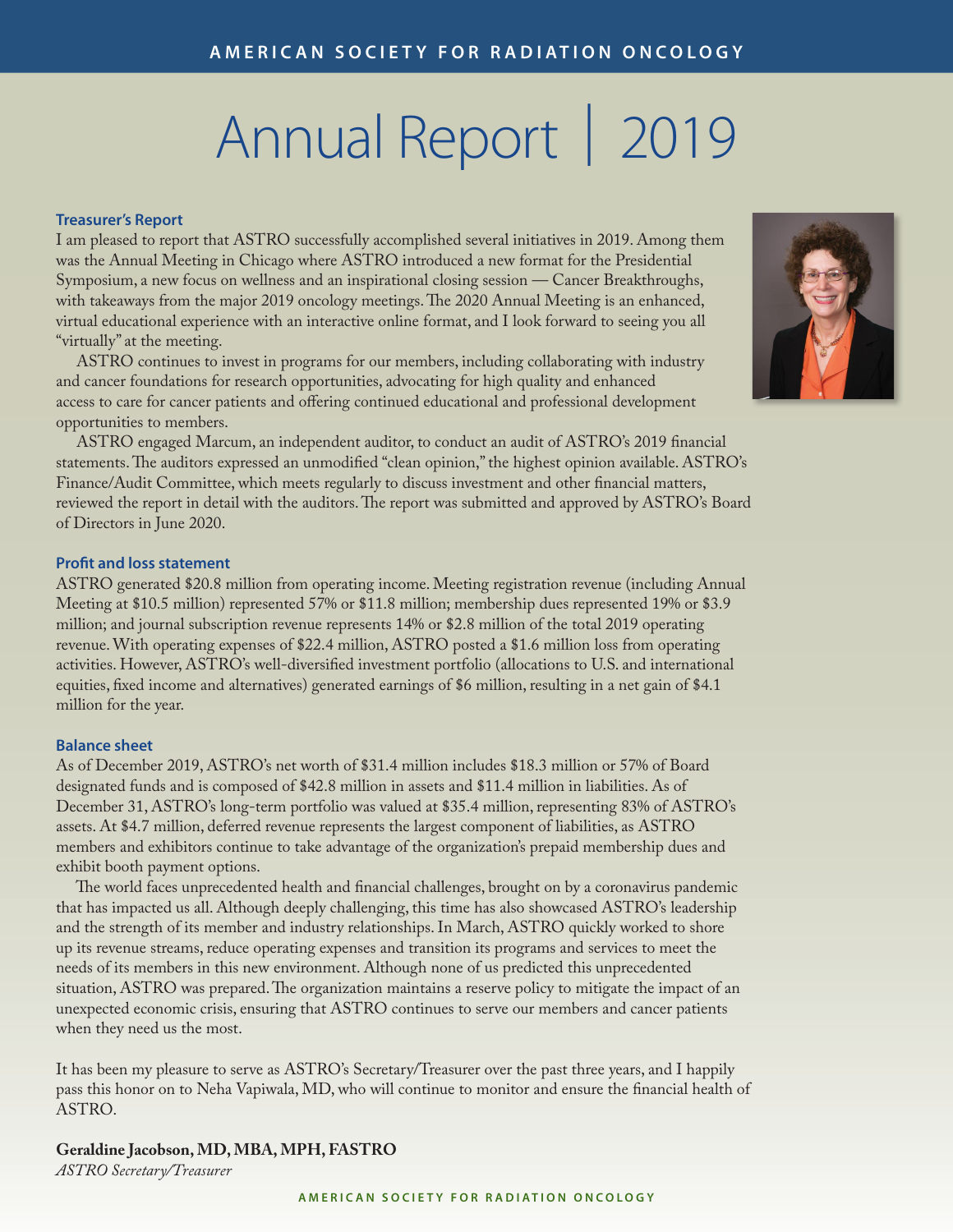### **DETAILED BALANCE SHEET**

|                                                 | <b>AS OF DECEMBER 31,</b> |               |
|-------------------------------------------------|---------------------------|---------------|
|                                                 | 2019                      | 2018          |
| <b>ASSETS</b>                                   |                           |               |
| <b>Current Assets</b>                           | \$4,528,134               | \$2,606,068   |
| <b>Cash and Cash Equivalents</b>                | \$2,789,436               | \$1,254,239   |
| <b>Accounts Receivable</b>                      | \$641,974                 | \$648,760     |
| Due To/From Affiliates                          | \$71,011                  |               |
| Prepaid Expenses and Deposits - current portion | \$1,025,712               | \$703,069     |
| <b>Property and Equipment, net</b>              | \$2,423,704               | \$2,948,239   |
| <b>Furniture and Fixtures</b>                   | \$457,777                 | \$560,089     |
| Office Equipment                                | \$99,529                  | \$167,495     |
| <b>Data Processing Equipment</b>                | \$86,703                  | \$148,924     |
| Software Programs                               | \$77,600                  | \$169,391     |
| <b>Leased Building Improvements</b>             | \$1,702,094               | \$1,902,341   |
| <b>Other Assets</b>                             | \$32,697,596              | \$36,289,861  |
| Long-term Investments                           | \$35,448,338              | \$32,697,596  |
| Investments - deferred compensation             | \$471,374                 | \$356,938     |
| Prepaid Expenses - non current portion          | \$18,663                  |               |
| <b>Total Assets</b>                             | \$42,890,213              | \$38,608,840  |
| <b>LIABILITIES AND NET ASSETS</b>               |                           |               |
| <b>Current Liabilities</b>                      | \$7,995,786               | \$7,664,967   |
| <b>Accounts Payable</b>                         | \$2,187,276               | \$2,873,221   |
| <b>Accrued Salaries and Benefits</b>            | \$1,055,724               | \$1,034,407   |
| Due To/From Affiliates                          | \$286                     | \$6,178       |
| <b>Deferred Revenue</b>                         | \$4,752,500               | \$3,751,161   |
| <b>Other Liabilities</b>                        | \$3,459,416               | \$3,611,684   |
| <b>Deferred Compensation</b>                    | \$471,375                 | \$356,940     |
| Deferred Rent                                   | \$1,677,961               | \$1,775,621   |
| Deferred Tenant Allowance Liability             | \$1,310,080               | \$1,479,123   |
| <b>Total Liabilities</b>                        | \$11,455,202              | \$11,276,650  |
| <b>Ending Net Assets</b>                        | \$31,435,011              | \$27,332,190  |
| <b>Beginning Net Assets</b>                     | \$27,332,190              | \$31,006,244  |
| Profit/(Loss)                                   | \$4,102,821               | \$(3,674,054) |
| <b>Total Net Assets</b>                         | \$27,332,190              | \$31,006,244  |
| <b>TOTAL LIABILITIES AND NET ASSETS</b>         | \$42,890,213              | \$38,608,840  |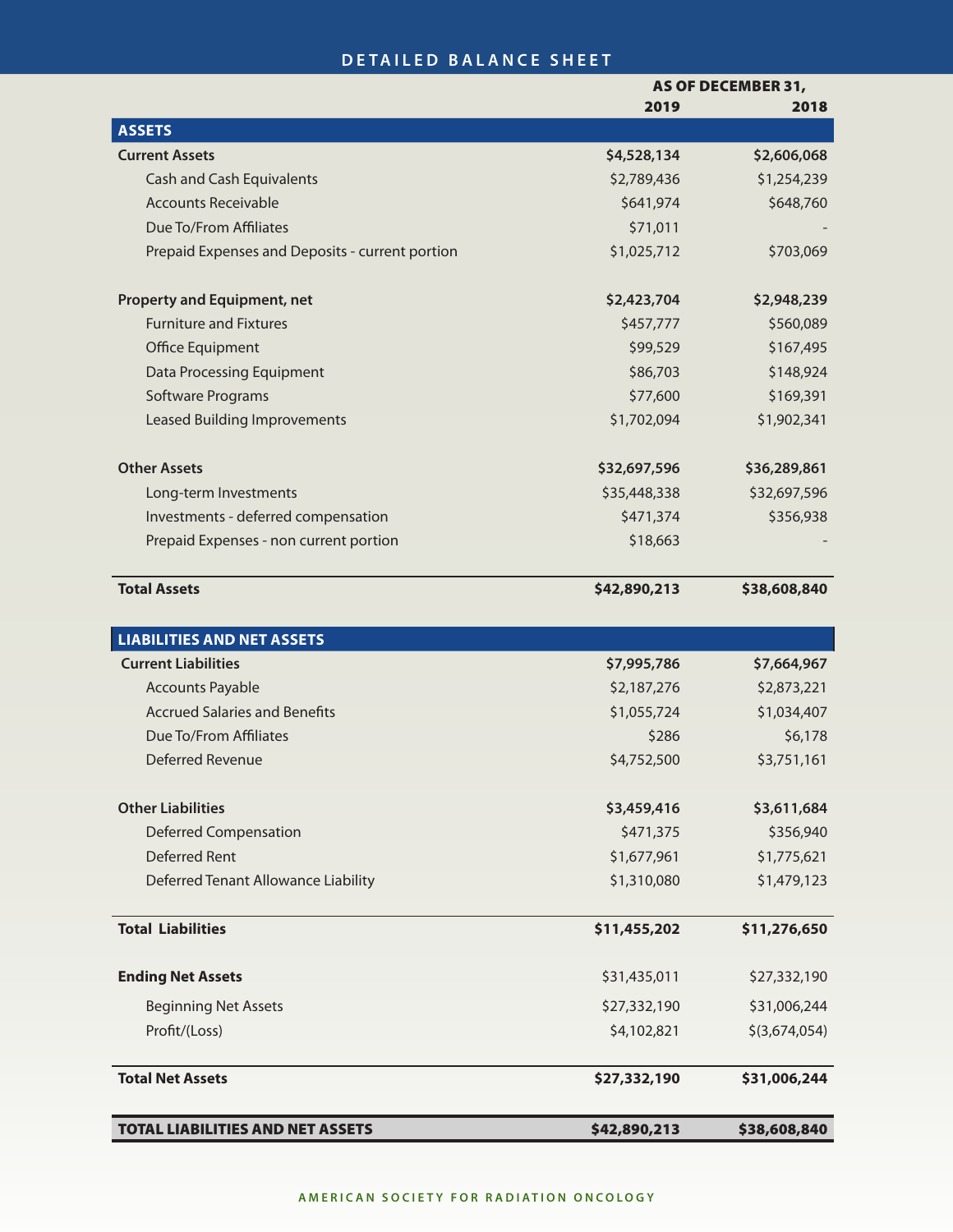## **SUMMARY PROFIT AND LOSS STATEMENT**

|                                                    | 2019            | 2018           |
|----------------------------------------------------|-----------------|----------------|
| <b>OPERATING INCOME</b>                            |                 |                |
| Meetings                                           | \$11,821,019.82 | 11,012,532     |
| Dues and Subscriptions                             | 3,971,818       | 4,004,616      |
| Journals                                           | 2,846,896       | 2,741,542      |
| <b>Online Learning</b>                             | 987,955         | 924,308        |
| Advertising                                        | 278,362         | 309,708        |
| <b>APEx</b>                                        | 219,950         | 499,200        |
| <b>Coding Guide</b>                                | 182,617         | 221,520        |
| <b>Patient Safety Organization</b>                 | 192,000         | 220,000        |
| <b>Career Center</b>                               | 186,786         | 185,661        |
| Other                                              | 130,296         | 23,516         |
| Grant                                              | 13,050          | 25,000         |
| <b>Total Operating Income</b>                      | \$20,830,750    | \$20,167,603   |
| <b>OPERATING EXPENSE</b>                           |                 |                |
| <b>Programs</b>                                    |                 |                |
| Meetings                                           | \$8,256,915     | \$7,104,249    |
| <b>Member Communications</b>                       | 2,870,936       | 2,782,878      |
| Advocacy & Lobbying                                | 1,238,392       | 1,223,337      |
| Quality Improvement & Patient Safety Organization  | 932,383         | 762,405        |
| <b>APEx</b>                                        | 736,636         | 763,740        |
| <b>Public Relations</b>                            | 699,838         | 697,807        |
| Coding                                             | 679,657         | 549,280        |
| Medicare                                           | 575,620         | 483,361        |
| <b>Online Learning</b>                             | 413,673         | 421,335        |
| <b>Research Awards</b>                             | 306,043         | 315,128        |
| <b>Clinical Affairs &amp; Promotion of Science</b> | 361,755         | 433,293        |
| Guidelines                                         | 333,946         | 358,602        |
| Registries                                         | 189,171         | 183,069        |
| <b>Total Programs and Departments</b>              | \$17,594,964    | \$16,078,484   |
| <b>General and Administration</b>                  | \$4,431,468     | \$4,564,054    |
| <b>Committees</b>                                  | \$418,255       | \$391,456      |
| <b>Total Operating Expense</b>                     | \$22,444,687    | \$21,033,994   |
|                                                    |                 |                |
| <b>Operating Profit</b>                            | (51,613,937)    | ( \$866, 391)  |
| <b>OTHER INCOME/EXPENSES</b>                       |                 |                |
| <b>Investment Net Fees</b>                         | \$5,961,608     | \$(2,562,259)  |
| <b>Board Designated Activities</b>                 | (5244, 850)     | \$(245, 403)   |
| <b>PROFIT/(LOSS)</b>                               | \$4,102,821     | ( \$3,674,053) |